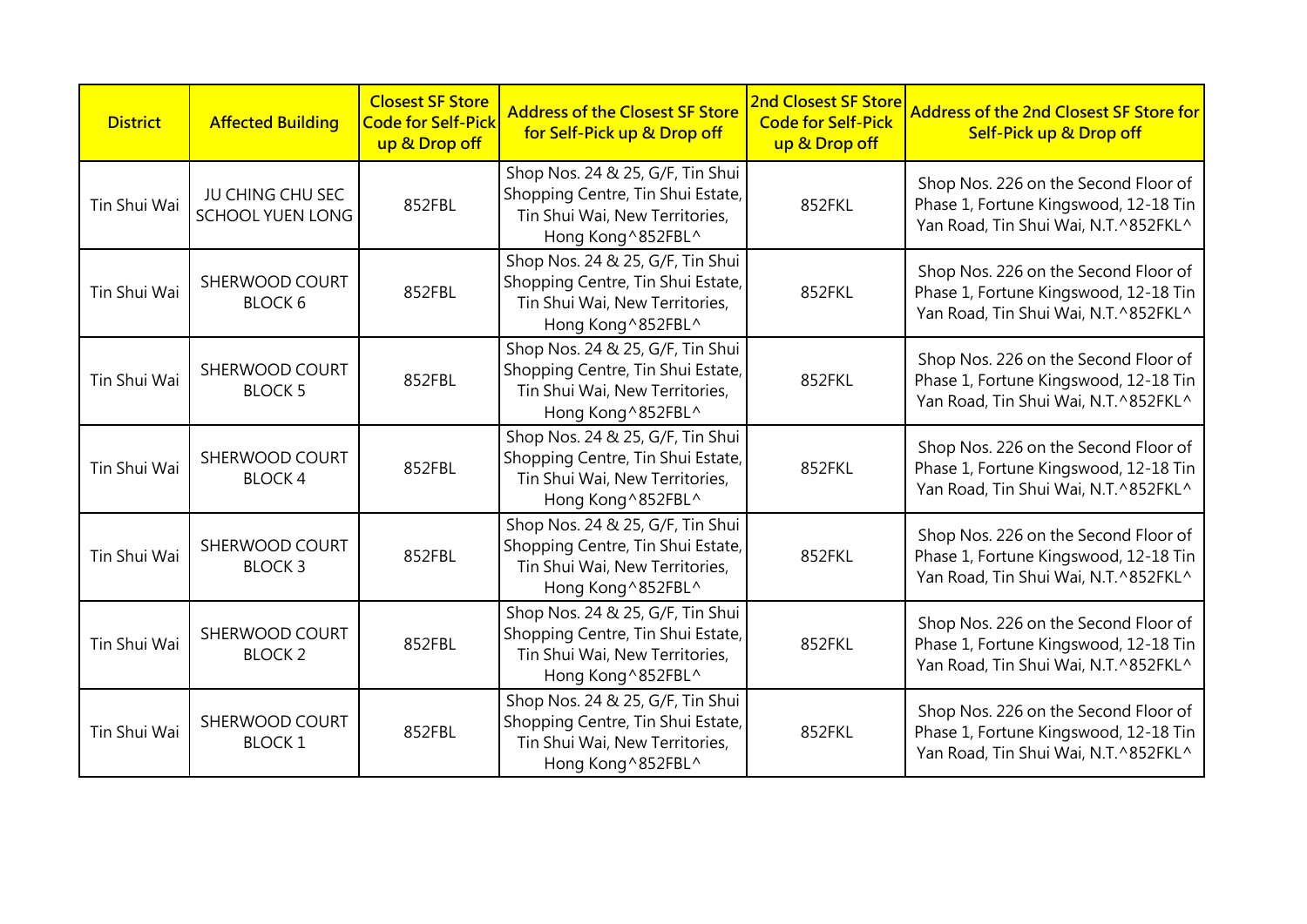| Tin Shui Wai | <b>LOCWOOD COURT</b><br><b>BLOCK1</b>  | 852FBL | Shop Nos. 24 & 25, G/F, Tin Shui<br>Shopping Centre, Tin Shui Estate,<br>Tin Shui Wai, New Territories,<br>Hong Kong ^852FBL^ | 852FKL | Shop Nos. 226 on the Second Floor of<br>Phase 1, Fortune Kingswood, 12-18 Tin<br>Yan Road, Tin Shui Wai, N.T.^852FKL^ |
|--------------|----------------------------------------|--------|-------------------------------------------------------------------------------------------------------------------------------|--------|-----------------------------------------------------------------------------------------------------------------------|
| Tin Shui Wai | LOCWOOD COURT<br><b>BLOCK 2</b>        | 852FBL | Shop Nos. 24 & 25, G/F, Tin Shui<br>Shopping Centre, Tin Shui Estate,<br>Tin Shui Wai, New Territories,<br>Hong Kong ^852FBL^ | 852FKL | Shop Nos. 226 on the Second Floor of<br>Phase 1, Fortune Kingswood, 12-18 Tin<br>Yan Road, Tin Shui Wai, N.T.^852FKL^ |
| Tin Shui Wai | LOCWOOD COURT<br><b>BLOCK3</b>         | 852FBL | Shop Nos. 24 & 25, G/F, Tin Shui<br>Shopping Centre, Tin Shui Estate,<br>Tin Shui Wai, New Territories,<br>Hong Kong ^852FBL^ | 852FKL | Shop Nos. 226 on the Second Floor of<br>Phase 1, Fortune Kingswood, 12-18 Tin<br>Yan Road, Tin Shui Wai, N.T.^852FKL^ |
| Tin Shui Wai | <b>LOCWOOD COURT</b><br><b>BLOCK4</b>  | 852FBL | Shop Nos. 24 & 25, G/F, Tin Shui<br>Shopping Centre, Tin Shui Estate,<br>Tin Shui Wai, New Territories,<br>Hong Kong ^852FBL^ | 852FKL | Shop Nos. 226 on the Second Floor of<br>Phase 1, Fortune Kingswood, 12-18 Tin<br>Yan Road, Tin Shui Wai, N.T.^852FKL^ |
| Tin Shui Wai | LOCWOOD COURT<br><b>BLOCK 5</b>        | 852FBL | Shop Nos. 24 & 25, G/F, Tin Shui<br>Shopping Centre, Tin Shui Estate,<br>Tin Shui Wai, New Territories,<br>Hong Kong ^852FBL^ | 852FKL | Shop Nos. 226 on the Second Floor of<br>Phase 1, Fortune Kingswood, 12-18 Tin<br>Yan Road, Tin Shui Wai, N.T.^852FKL^ |
| Tin Shui Wai | <b>LOCWOOD COURT</b><br><b>BLOCK 6</b> | 852FBL | Shop Nos. 24 & 25, G/F, Tin Shui<br>Shopping Centre, Tin Shui Estate,<br>Tin Shui Wai, New Territories,<br>Hong Kong ^852FBL^ | 852FKL | Shop Nos. 226 on the Second Floor of<br>Phase 1, Fortune Kingswood, 12-18 Tin<br>Yan Road, Tin Shui Wai, N.T.^852FKL^ |
| Tin Shui Wai | <b>LOCWOOD COURT</b><br><b>BLOCK7</b>  | 852FBL | Shop Nos. 24 & 25, G/F, Tin Shui<br>Shopping Centre, Tin Shui Estate,<br>Tin Shui Wai, New Territories,<br>Hong Kong ^852FBL^ | 852FKL | Shop Nos. 226 on the Second Floor of<br>Phase 1, Fortune Kingswood, 12-18 Tin<br>Yan Road, Tin Shui Wai, N.T.^852FKL^ |
| Tin Shui Wai | LOCWOOD COURT<br><b>BLOCK 14</b>       | 852FBL | Shop Nos. 24 & 25, G/F, Tin Shui<br>Shopping Centre, Tin Shui Estate,<br>Tin Shui Wai, New Territories,<br>Hong Kong ^852FBL^ | 852FKL | Shop Nos. 226 on the Second Floor of<br>Phase 1, Fortune Kingswood, 12-18 Tin<br>Yan Road, Tin Shui Wai, N.T.^852FKL^ |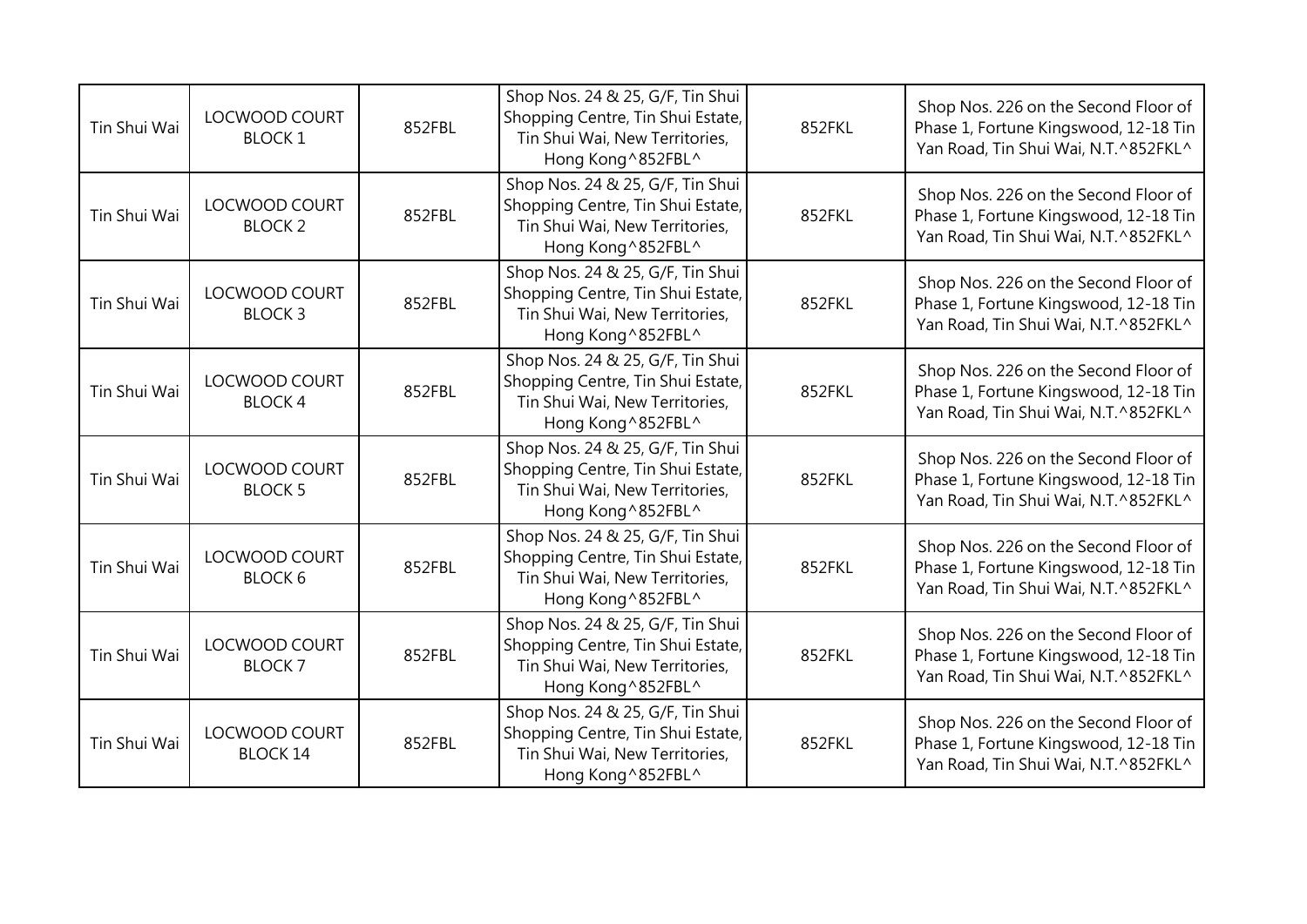| Tin Shui Wai | LOCWOOD COURT<br><b>BLOCK 13</b>        | 852FBL | Shop Nos. 24 & 25, G/F, Tin Shui<br>Shopping Centre, Tin Shui Estate,<br>Tin Shui Wai, New Territories,<br>Hong Kong ^852FBL^ | 852FKL | Shop Nos. 226 on the Second Floor of<br>Phase 1, Fortune Kingswood, 12-18 Tin<br>Yan Road, Tin Shui Wai, N.T.^852FKL^ |
|--------------|-----------------------------------------|--------|-------------------------------------------------------------------------------------------------------------------------------|--------|-----------------------------------------------------------------------------------------------------------------------|
| Tin Shui Wai | LOCWOOD COURT<br><b>BLOCK 12</b>        | 852FBL | Shop Nos. 24 & 25, G/F, Tin Shui<br>Shopping Centre, Tin Shui Estate,<br>Tin Shui Wai, New Territories,<br>Hong Kong ^852FBL^ | 852FKL | Shop Nos. 226 on the Second Floor of<br>Phase 1, Fortune Kingswood, 12-18 Tin<br>Yan Road, Tin Shui Wai, N.T.^852FKL^ |
| Tin Shui Wai | LOCWOOD COURT<br><b>BLOCK 11</b>        | 852FBL | Shop Nos. 24 & 25, G/F, Tin Shui<br>Shopping Centre, Tin Shui Estate,<br>Tin Shui Wai, New Territories,<br>Hong Kong ^852FBL^ | 852FKL | Shop Nos. 226 on the Second Floor of<br>Phase 1, Fortune Kingswood, 12-18 Tin<br>Yan Road, Tin Shui Wai, N.T.^852FKL^ |
| Tin Shui Wai | <b>LOCWOOD COURT</b><br><b>BLOCK 10</b> | 852FBL | Shop Nos. 24 & 25, G/F, Tin Shui<br>Shopping Centre, Tin Shui Estate,<br>Tin Shui Wai, New Territories,<br>Hong Kong ^852FBL^ | 852FKL | Shop Nos. 226 on the Second Floor of<br>Phase 1, Fortune Kingswood, 12-18 Tin<br>Yan Road, Tin Shui Wai, N.T.^852FKL^ |
| Tin Shui Wai | <b>LOCWOOD COURT</b><br><b>BLOCK 9</b>  | 852FBL | Shop Nos. 24 & 25, G/F, Tin Shui<br>Shopping Centre, Tin Shui Estate,<br>Tin Shui Wai, New Territories,<br>Hong Kong ^852FBL^ | 852FKL | Shop Nos. 226 on the Second Floor of<br>Phase 1, Fortune Kingswood, 12-18 Tin<br>Yan Road, Tin Shui Wai, N.T.^852FKL^ |
| Tin Shui Wai | <b>LOCWOOD COURT</b><br><b>BLOCK 8</b>  | 852FBL | Shop Nos. 24 & 25, G/F, Tin Shui<br>Shopping Centre, Tin Shui Estate,<br>Tin Shui Wai, New Territories,<br>Hong Kong ^852FBL^ | 852FKL | Shop Nos. 226 on the Second Floor of<br>Phase 1, Fortune Kingswood, 12-18 Tin<br>Yan Road, Tin Shui Wai, N.T.^852FKL^ |
| Tin Shui Wai | KINGSWOOD RICHLY<br>PLAZA               | 852FBL | Shop Nos. 24 & 25, G/F, Tin Shui<br>Shopping Centre, Tin Shui Estate,<br>Tin Shui Wai, New Territories,<br>Hong Kong ^852FBL^ | 852FKL | Shop Nos. 226 on the Second Floor of<br>Phase 1, Fortune Kingswood, 12-18 Tin<br>Yan Road, Tin Shui Wai, N.T.^852FKL^ |
| Tin Shui Wai | <b>TIN SHUI SPORTS</b><br><b>CENTRE</b> | 852FBL | Shop Nos. 24 & 25, G/F, Tin Shui<br>Shopping Centre, Tin Shui Estate,<br>Tin Shui Wai, New Territories,<br>Hong Kong ^852FBL^ | 852FKL | Shop Nos. 226 on the Second Floor of<br>Phase 1, Fortune Kingswood, 12-18 Tin<br>Yan Road, Tin Shui Wai, N.T.^852FKL^ |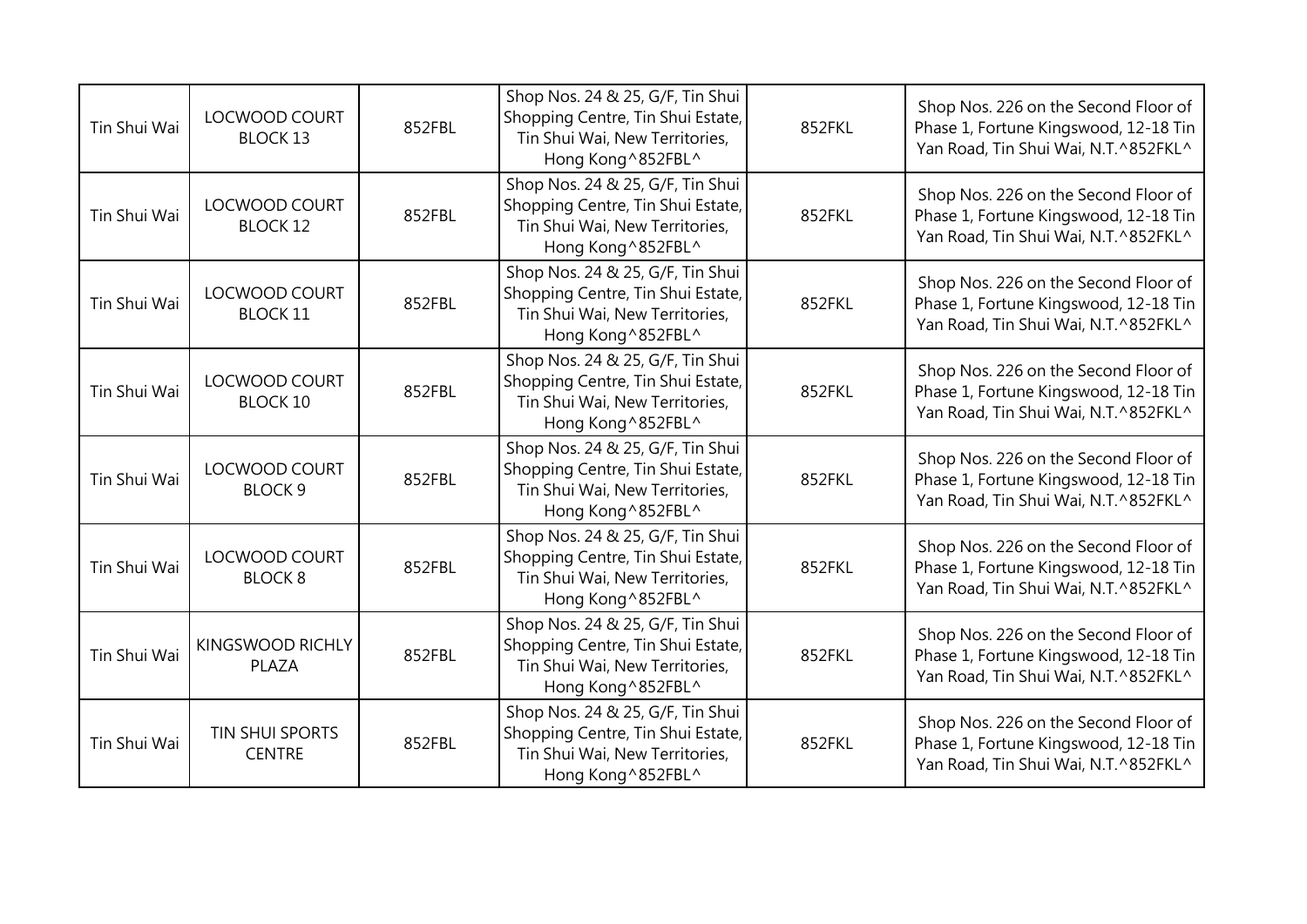| Tin Shui Wai | Lok Sin Tong Leung<br>Kau Kui Primary<br>School                                                                      | 852FBL | Shop Nos. 24 & 25, G/F, Tin Shui<br>Shopping Centre, Tin Shui Estate,<br>Tin Shui Wai, New Territories,<br>Hong Kong ^852FBL^ | 852FKL | Shop Nos. 226 on the Second Floor of<br>Phase 1, Fortune Kingswood, 12-18 Tin<br>Yan Road, Tin Shui Wai, N.T.^852FKL^ |
|--------------|----------------------------------------------------------------------------------------------------------------------|--------|-------------------------------------------------------------------------------------------------------------------------------|--------|-----------------------------------------------------------------------------------------------------------------------|
| Tin Shui Wai | <b>SUI MOON HOUSE</b>                                                                                                | 852FBL | Shop Nos. 24 & 25, G/F, Tin Shui<br>Shopping Centre, Tin Shui Estate,<br>Tin Shui Wai, New Territories,<br>Hong Kong ^852FBL^ | 852FKL | Shop Nos. 226 on the Second Floor of<br>Phase 1, Fortune Kingswood, 12-18 Tin<br>Yan Road, Tin Shui Wai, N.T.^852FKL^ |
| Tin Shui Wai | <b>SHUI LAM HOUSE</b>                                                                                                | 852FBL | Shop Nos. 24 & 25, G/F, Tin Shui<br>Shopping Centre, Tin Shui Estate,<br>Tin Shui Wai, New Territories,<br>Hong Kong ^852FBL^ | 852FKL | Shop Nos. 226 on the Second Floor of<br>Phase 1, Fortune Kingswood, 12-18 Tin<br>Yan Road, Tin Shui Wai, N.T.^852FKL^ |
| Tin Shui Wai | SHUI YIP HOUSE                                                                                                       | 852FBL | Shop Nos. 24 & 25, G/F, Tin Shui<br>Shopping Centre, Tin Shui Estate,<br>Tin Shui Wai, New Territories,<br>Hong Kong ^852FBL^ | 852FKL | Shop Nos. 226 on the Second Floor of<br>Phase 1, Fortune Kingswood, 12-18 Tin<br>Yan Road, Tin Shui Wai, N.T.^852FKL^ |
| Tin Shui Wai | <b>TIN SHUI WAI</b><br><b>COMMUNITY CENTRE</b>                                                                       | 852FBL | Shop Nos. 24 & 25, G/F, Tin Shui<br>Shopping Centre, Tin Shui Estate,<br>Tin Shui Wai, New Territories,<br>Hong Kong ^852FBL^ | 852FKL | Shop Nos. 226 on the Second Floor of<br>Phase 1, Fortune Kingswood, 12-18 Tin<br>Yan Road, Tin Shui Wai, N.T.^852FKL^ |
| Tin Shui Wai | <b>TIN SHUI</b><br>COMMERCIAL<br><b>COMPLEX</b>                                                                      | 852FBL | Shop Nos. 24 & 25, G/F, Tin Shui<br>Shopping Centre, Tin Shui Estate,<br>Tin Shui Wai, New Territories,<br>Hong Kong ^852FBL^ | 852FKL | Shop Nos. 226 on the Second Floor of<br>Phase 1, Fortune Kingswood, 12-18 Tin<br>Yan Road, Tin Shui Wai, N.T.^852FKL^ |
| Tin Shui Wai | <b>THE YUEIN YUEIN</b><br><b>INSTITUTE M F B M</b><br><b>NEI MING CHAN LUI</b><br><b>CHUNG TAK MEM</b><br>$C$ OLLEGE | 852FBL | Shop Nos. 24 & 25, G/F, Tin Shui<br>Shopping Centre, Tin Shui Estate,<br>Tin Shui Wai, New Territories,<br>Hong Kong ^852FBL^ | 852FKL | Shop Nos. 226 on the Second Floor of<br>Phase 1, Fortune Kingswood, 12-18 Tin<br>Yan Road, Tin Shui Wai, N.T.^852FKL^ |
| Tin Shui Wai | <b>SHUI FUNG HOUSE</b>                                                                                               | 852FBL | Shop Nos. 24 & 25, G/F, Tin Shui<br>Shopping Centre, Tin Shui Estate,<br>Tin Shui Wai, New Territories,<br>Hong Kong ^852FBL^ | 852FKL | Shop Nos. 226 on the Second Floor of<br>Phase 1, Fortune Kingswood, 12-18 Tin<br>Yan Road, Tin Shui Wai, N.T.^852FKL^ |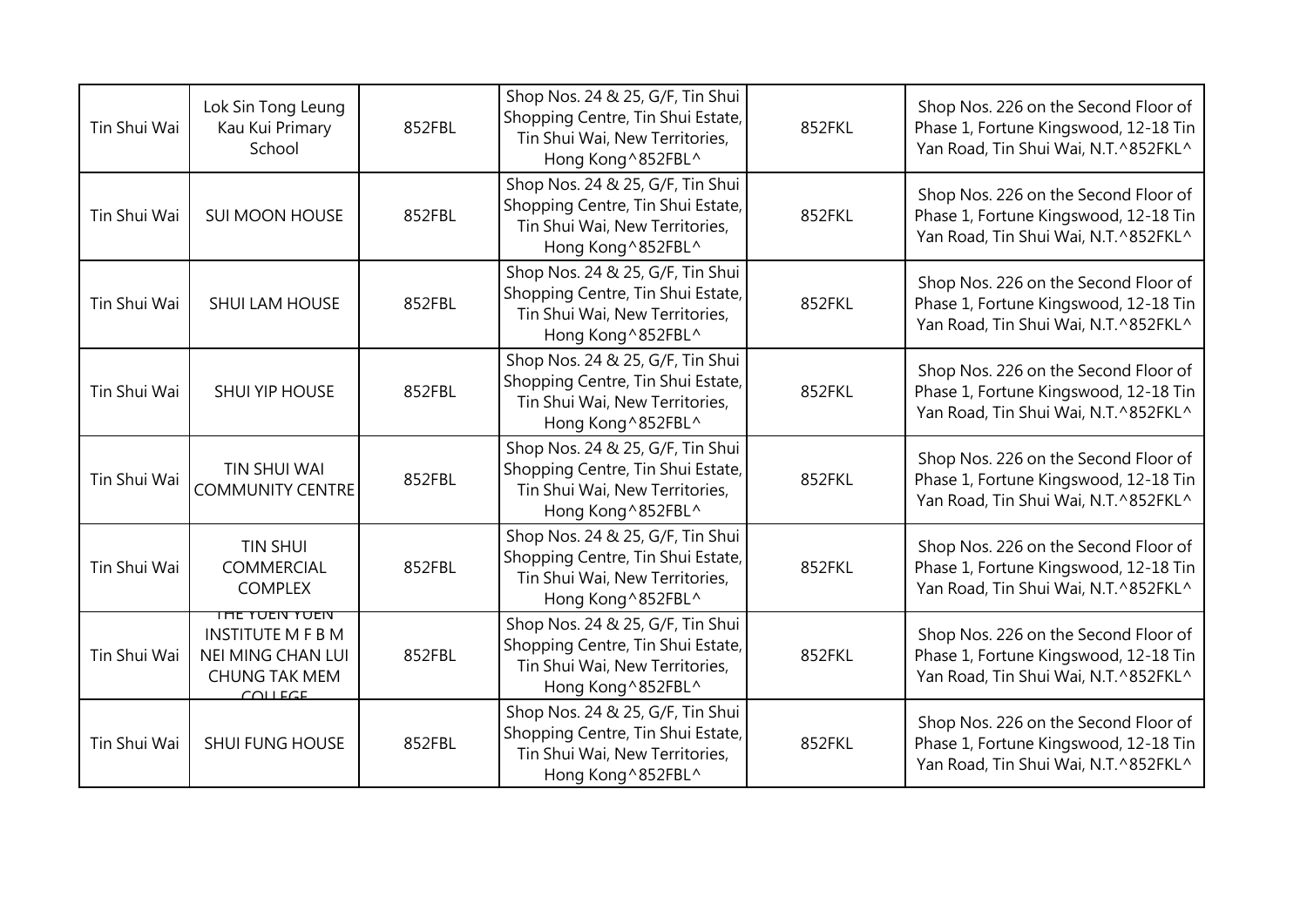| Tin Shui Wai | <b>SHUI FAI HOUSE</b>                                          | 852FBL | Shop Nos. 24 & 25, G/F, Tin Shui<br>Shopping Centre, Tin Shui Estate,<br>Tin Shui Wai, New Territories,<br>Hong Kong ^852FBL^ | 852FKL | Shop Nos. 226 on the Second Floor of<br>Phase 1, Fortune Kingswood, 12-18 Tin<br>Yan Road, Tin Shui Wai, N.T.^852FKL^ |
|--------------|----------------------------------------------------------------|--------|-------------------------------------------------------------------------------------------------------------------------------|--------|-----------------------------------------------------------------------------------------------------------------------|
| Tin Shui Wai | SHUI CHOI HOUSE                                                | 852FBL | Shop Nos. 24 & 25, G/F, Tin Shui<br>Shopping Centre, Tin Shui Estate,<br>Tin Shui Wai, New Territories,<br>Hong Kong ^852FBL^ | 852FKL | Shop Nos. 226 on the Second Floor of<br>Phase 1, Fortune Kingswood, 12-18 Tin<br>Yan Road, Tin Shui Wai, N.T.^852FKL^ |
| Tin Shui Wai | SHUI KWOK HOUSE                                                | 852FBL | Shop Nos. 24 & 25, G/F, Tin Shui<br>Shopping Centre, Tin Shui Estate,<br>Tin Shui Wai, New Territories,<br>Hong Kong ^852FBL^ | 852FKL | Shop Nos. 226 on the Second Floor of<br>Phase 1, Fortune Kingswood, 12-18 Tin<br>Yan Road, Tin Shui Wai, N.T.^852FKL^ |
| Tin Shui Wai | Tin Shui Market                                                | 852FBL | Shop Nos. 24 & 25, G/F, Tin Shui<br>Shopping Centre, Tin Shui Estate,<br>Tin Shui Wai, New Territories,<br>Hong Kong ^852FBL^ | 852FKL | Shop Nos. 226 on the Second Floor of<br>Phase 1, Fortune Kingswood, 12-18 Tin<br>Yan Road, Tin Shui Wai, N.T.^852FKL^ |
| Tin Shui Wai | Cuhkfaa Thomas<br>Cheung Secondary<br>School                   | 852FBL | Shop Nos. 24 & 25, G/F, Tin Shui<br>Shopping Centre, Tin Shui Estate,<br>Tin Shui Wai, New Territories,<br>Hong Kong ^852FBL^ | 852FKL | Shop Nos. 226 on the Second Floor of<br>Phase 1, Fortune Kingswood, 12-18 Tin<br>Yan Road, Tin Shui Wai, N.T.^852FKL^ |
| Tin Shui Wai | TWG HS YIU DAK CHI<br><b>MEMORIAL PRIMARY</b><br><b>SCHOOL</b> | 852FBL | Shop Nos. 24 & 25, G/F, Tin Shui<br>Shopping Centre, Tin Shui Estate,<br>Tin Shui Wai, New Territories,<br>Hong Kong ^852FBL^ | 852FKL | Shop Nos. 226 on the Second Floor of<br>Phase 1, Fortune Kingswood, 12-18 Tin<br>Yan Road, Tin Shui Wai, N.T.^852FKL^ |
| Tin Shui Wai | SHUI YEE HOUSE                                                 | 852FBL | Shop Nos. 24 & 25, G/F, Tin Shui<br>Shopping Centre, Tin Shui Estate,<br>Tin Shui Wai, New Territories,<br>Hong Kong ^852FBL^ | 852FKL | Shop Nos. 226 on the Second Floor of<br>Phase 1, Fortune Kingswood, 12-18 Tin<br>Yan Road, Tin Shui Wai, N.T.^852FKL^ |
| Tin Shui Wai | SHUI SING HOUSE                                                | 852FBL | Shop Nos. 24 & 25, G/F, Tin Shui<br>Shopping Centre, Tin Shui Estate,<br>Tin Shui Wai, New Territories,<br>Hong Kong ^852FBL^ | 852FKL | Shop Nos. 226 on the Second Floor of<br>Phase 1, Fortune Kingswood, 12-18 Tin<br>Yan Road, Tin Shui Wai, N.T.^852FKL^ |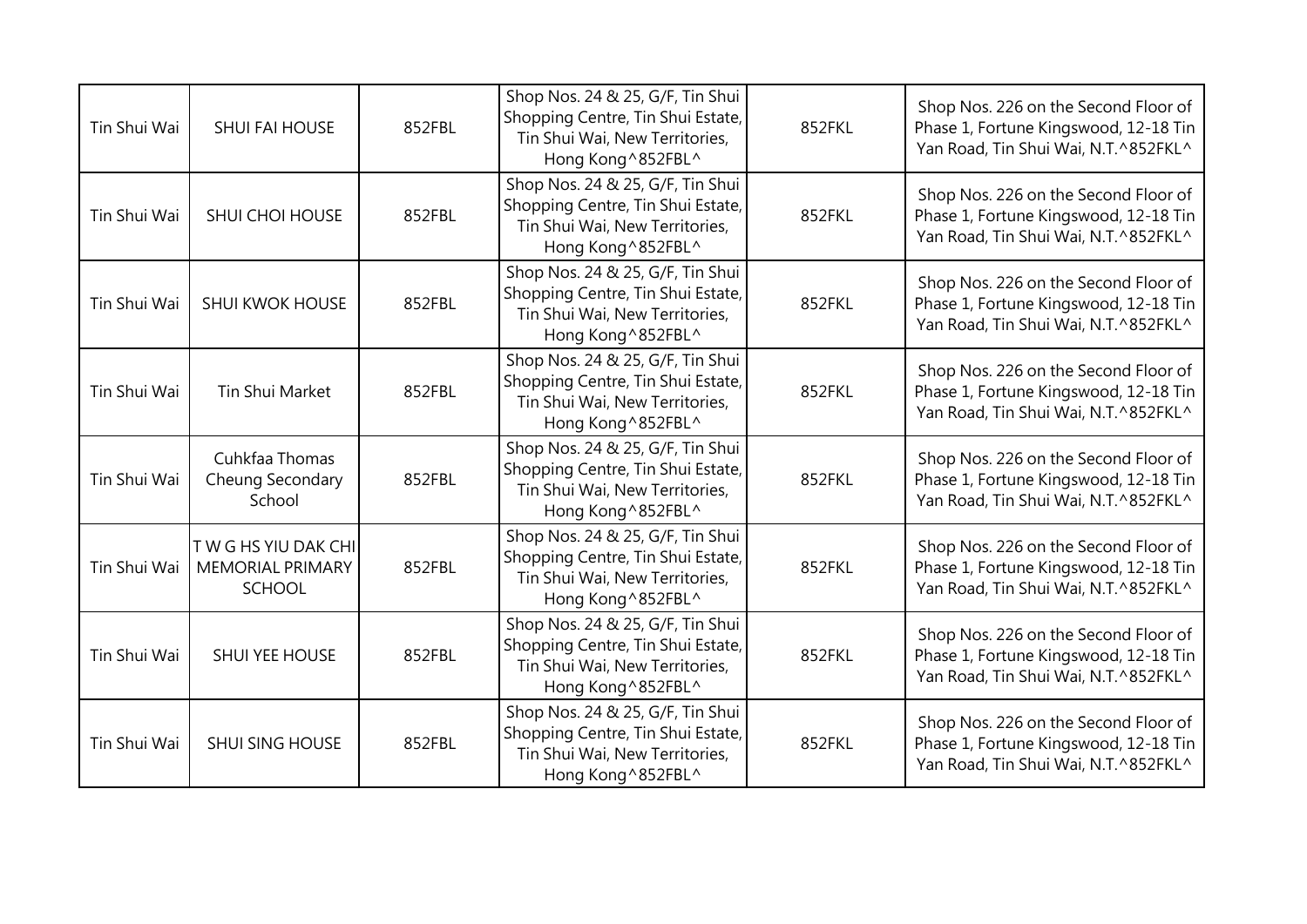| Tin Shui Wai | <b>SHUI CHUEN HOUSE</b>                                       | 852FBL | Shop Nos. 24 & 25, G/F, Tin Shui<br>Shopping Centre, Tin Shui Estate,<br>Tin Shui Wai, New Territories,<br>Hong Kong ^852FBL^                                 | 852FKL | Shop Nos. 226 on the Second Floor of<br>Phase 1, Fortune Kingswood, 12-18 Tin<br>Yan Road, Tin Shui Wai, N.T.^852FKL^ |
|--------------|---------------------------------------------------------------|--------|---------------------------------------------------------------------------------------------------------------------------------------------------------------|--------|-----------------------------------------------------------------------------------------------------------------------|
| Tin Shui Wai | <b>SHUI SUM HOUSE</b>                                         | 852FBL | Shop Nos. 24 & 25, G/F, Tin Shui<br>Shopping Centre, Tin Shui Estate,<br>Tin Shui Wai, New Territories,<br>Hong Kong ^852FBL^                                 | 852FKL | Shop Nos. 226 on the Second Floor of<br>Phase 1, Fortune Kingswood, 12-18 Tin<br>Yan Road, Tin Shui Wai, N.T.^852FKL^ |
| Tin Shui Wai | <b>SHUI LUNG HOUSE</b>                                        | 852FBL | Shop Nos. 24 & 25, G/F, Tin Shui<br>Shopping Centre, Tin Shui Estate,<br>Tin Shui Wai, New Territories,<br>Hong Kong ^852FBL ^<br>SHOP NO. 310, 3/F., TILCHAK | 852FKL | Shop Nos. 226 on the Second Floor of<br>Phase 1, Fortune Kingswood, 12-18 Tin<br>Yan Road, Tin Shui Wai, N.T.^852FKL^ |
| Tin Shui Wai | Agnes Kindergarten<br>(Grandeur Terrace)                      | 852UCL | Shopping Centre, Nos. 71,73,75<br>and 77 Tin Shui Road, Tin Shui<br>Wai, Yuen Long District, New                                                              | 852UJL | Shop 3007, 3/F, 8 Tin Sau Rd, Tin Shui<br>Wai, Yuen Long District, New Territories,<br>Hong Kong ^852UJL^             |
| Tin Shui Wai | S K H TIN SHUI WAI<br><b>LING OI PRIMARY</b><br><b>SCHOOL</b> | 852UCL | snopritoristo, 39P., Knehak<br>Shopping Centre, Nos. 71,73,75<br>and 77 Tin Shui Road, Tin Shui<br>Wai, Yuen Long District, New                               | 852UJL | Shop 3007, 3/F, 8 Tin Sau Rd, Tin Shui<br>Wai, Yuen Long District, New Territories,<br>Hong Kong ^852UJL^             |
| Tin Shui Wai | <b>GRANDEUR TERRACE</b><br>TOWER 1                            | 852UCL | snbpritoristo, Hope Knrchak<br>Shopping Centre, Nos. 71,73,75<br>and 77 Tin Shui Road, Tin Shui<br>Wai, Yuen Long District, New                               | 852UJL | Shop 3007, 3/F, 8 Tin Sau Rd, Tin Shui<br>Wai, Yuen Long District, New Territories,<br>Hong Kong ^852UJL^             |
| Tin Shui Wai | <b>GRANDEUR TERRACE</b><br>TOWER 2                            | 852UCL | sntpritoristo, 59P., Knehak<br>Shopping Centre, Nos. 71,73,75<br>and 77 Tin Shui Road, Tin Shui<br>Wai, Yuen Long District, New                               | 852UJL | Shop 3007, 3/F, 8 Tin Sau Rd, Tin Shui<br>Wai, Yuen Long District, New Territories,<br>Hong Kong ^852UJL^             |
| Tin Shui Wai | <b>GRANDEUR TERRACE</b><br>TOWER 3                            | 852UCL | sndpritoristo, 37P., Knehak<br>Shopping Centre, Nos. 71,73,75<br>and 77 Tin Shui Road, Tin Shui<br>Wai, Yuen Long District, New<br>Territories Hong Kong      | 852UJL | Shop 3007, 3/F, 8 Tin Sau Rd, Tin Shui<br>Wai, Yuen Long District, New Territories,<br>Hong Kong ^852UJL^             |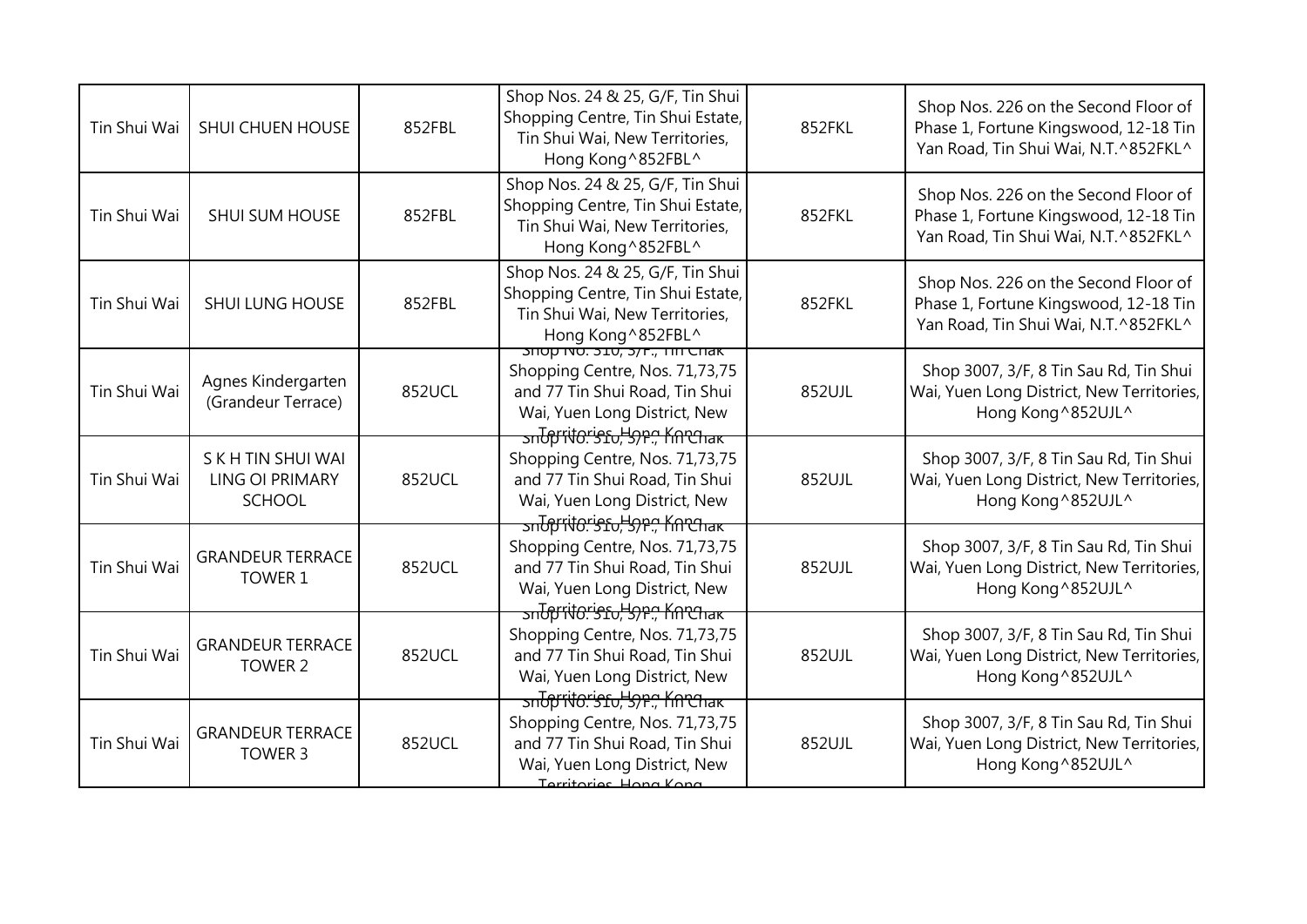|              |                                                               |               | <b>SHOP INO. 310, 3/F., TILL CHAK</b>                                                                                                                                        |        |                                                                                                           |
|--------------|---------------------------------------------------------------|---------------|------------------------------------------------------------------------------------------------------------------------------------------------------------------------------|--------|-----------------------------------------------------------------------------------------------------------|
| Tin Shui Wai | <b>GRANDEUR TERRACE</b><br>TOWER 4                            | 852UCL        | Shopping Centre, Nos. 71,73,75<br>and 77 Tin Shui Road, Tin Shui<br>Wai, Yuen Long District, New                                                                             | 852UJL | Shop 3007, 3/F, 8 Tin Sau Rd, Tin Shui<br>Wai, Yuen Long District, New Territories,<br>Hong Kong ^852UJL^ |
| Tin Shui Wai | <b>GRANDEUR TERRACE</b><br><b>TOWER 5</b>                     | <b>852UCL</b> | <del>sndprito.'sfo,'syp.,' Kn'Chak</del><br>Shopping Centre, Nos. 71,73,75<br>and 77 Tin Shui Road, Tin Shui<br>Wai, Yuen Long District, New<br>sntpritoristo, Hope, Knrenak | 852UJL | Shop 3007, 3/F, 8 Tin Sau Rd, Tin Shui<br>Wai, Yuen Long District, New Territories,<br>Hong Kong ^852UJL^ |
| Tin Shui Wai | <b>GRANDEUR TERRACE</b><br>TOWER 6                            | 852UCL        | Shopping Centre, Nos. 71,73,75<br>and 77 Tin Shui Road, Tin Shui<br>Wai, Yuen Long District, New<br>sntpritoristo, 37P., Knehak                                              | 852UJL | Shop 3007, 3/F, 8 Tin Sau Rd, Tin Shui<br>Wai, Yuen Long District, New Territories,<br>Hong Kong ^852UJL^ |
| Tin Shui Wai | <b>GRANDEUR TERRACE</b><br>TOWER 7                            | 852UCL        | Shopping Centre, Nos. 71,73,75<br>and 77 Tin Shui Road, Tin Shui<br>Wai, Yuen Long District, New<br><u>ਤਜਹਿੰਸਿੰਚਿਨਾਂਤਿ ਇਸ ਦੇ ਸਿੰਦਿੰਜਿਕ ਵਿੱਚ ਸਿੰਘ ਸ</u>                       | 852UJL | Shop 3007, 3/F, 8 Tin Sau Rd, Tin Shui<br>Wai, Yuen Long District, New Territories,<br>Hong Kong ^852UJL^ |
| Tin Shui Wai | <b>GRANDEUR TERRACE</b><br>TOWER 8                            | 852UCL        | Shopping Centre, Nos. 71,73,75<br>and 77 Tin Shui Road, Tin Shui<br>Wai, Yuen Long District, New                                                                             | 852UJL | Shop 3007, 3/F, 8 Tin Sau Rd, Tin Shui<br>Wai, Yuen Long District, New Territories,<br>Hong Kong ^852UJL^ |
| Tin Shui Wai | <b>GRANDEUR TERRACE</b><br>TOWER 9                            | 852UCL        | sndpritoristo, 57P., Knehak<br>Shopping Centre, Nos. 71,73,75<br>and 77 Tin Shui Road, Tin Shui<br>Wai, Yuen Long District, New<br>sndpritoristo, 57P., Knehak               | 852UJL | Shop 3007, 3/F, 8 Tin Sau Rd, Tin Shui<br>Wai, Yuen Long District, New Territories,<br>Hong Kong ^852UJL^ |
| Tin Shui Wai | YLPMS Alumni<br><b>Association Ying Yip</b><br>Primary School | 852UCL        | Shopping Centre, Nos. 71,73,75<br>and 77 Tin Shui Road, Tin Shui<br>Wai, Yuen Long District, New<br>snopritoristo, 37P., Knehak                                              | 852UJL | Shop 3007, 3/F, 8 Tin Sau Rd, Tin Shui<br>Wai, Yuen Long District, New Territories,<br>Hong Kong ^852UJL^ |
| Tin Shui Wai | <b>GRANDEUR TERRACE</b><br>TOWER 10                           | 852UCL        | Shopping Centre, Nos. 71,73,75<br>and 77 Tin Shui Road, Tin Shui<br>Wai, Yuen Long District, New<br>Territories Hong Kong                                                    | 852UJL | Shop 3007, 3/F, 8 Tin Sau Rd, Tin Shui<br>Wai, Yuen Long District, New Territories,<br>Hong Kong ^852UJL^ |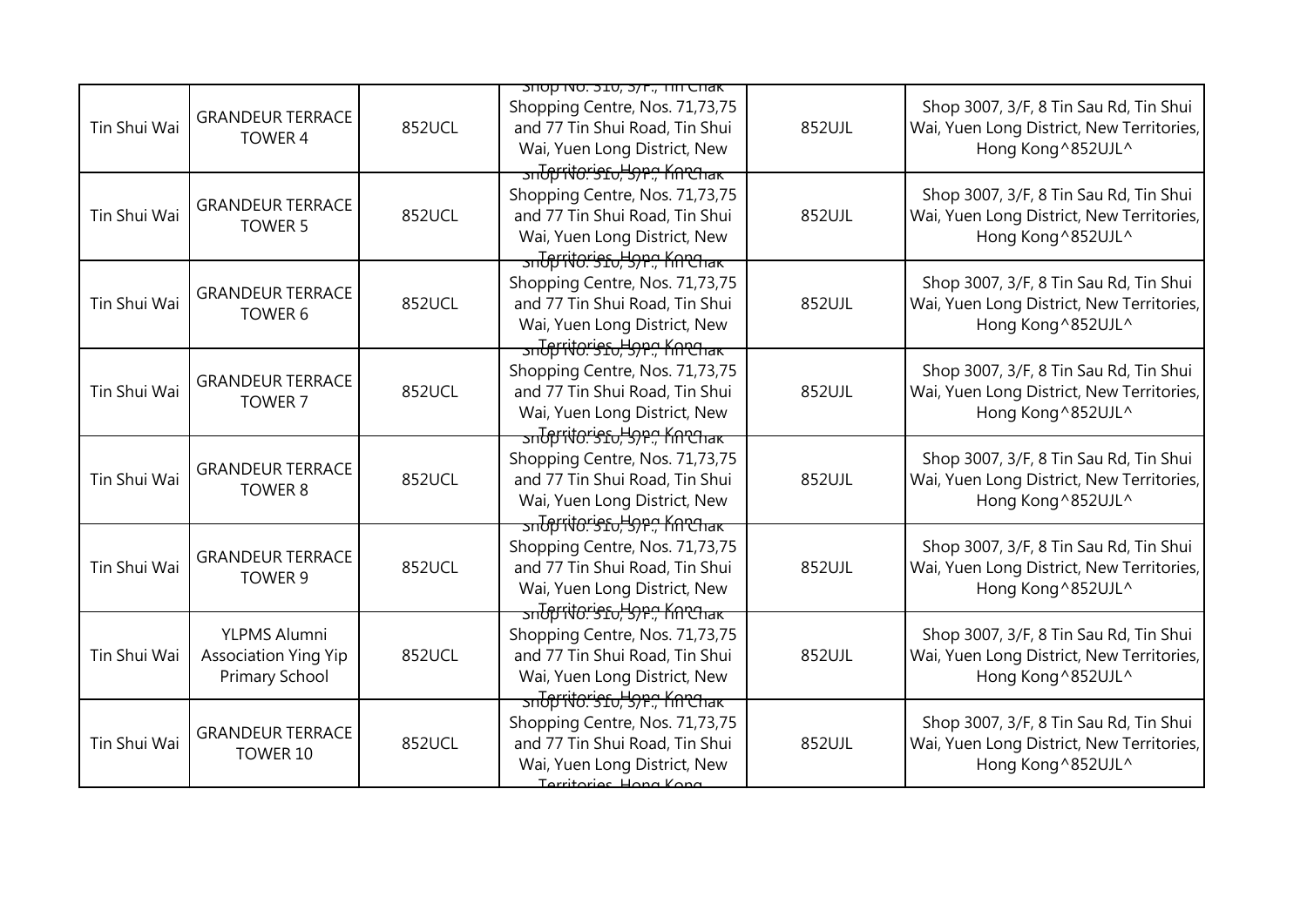|              |                                                   |        | <b>SHOP INO. 310, 3/F., TILL CHAK</b>                                                                                                            |             |                                                                                                           |
|--------------|---------------------------------------------------|--------|--------------------------------------------------------------------------------------------------------------------------------------------------|-------------|-----------------------------------------------------------------------------------------------------------|
| Tin Shui Wai | <b>GRANDEUR TERRACE</b><br>TOWER 11               | 852UCL | Shopping Centre, Nos. 71,73,75<br>and 77 Tin Shui Road, Tin Shui<br>Wai, Yuen Long District, New<br><u>ਤਜਹਿੱਸਿੱਚੀ ਦਿਨ ਇਹ ਇਹ ਸਾਰੀ ਹੋ ਜਿਸਦੀ ਹਾ</u> | 852UJL      | Shop 3007, 3/F, 8 Tin Sau Rd, Tin Shui<br>Wai, Yuen Long District, New Territories,<br>Hong Kong ^852UJL^ |
| Tin Shui Wai | <b>GRANDEUR TERRACE</b><br><b>SHOPPING ARCADE</b> | 852UCL | Shopping Centre, Nos. 71,73,75<br>and 77 Tin Shui Road, Tin Shui<br>Wai, Yuen Long District, New<br>Territories Hong Kong                        | 852UJL      | Shop 3007, 3/F, 8 Tin Sau Rd, Tin Shui<br>Wai, Yuen Long District, New Territories,<br>Hong Kong ^852UJL^ |
| Tin Shui Wai | <b>HENG TUNG HOUSE</b>                            | 852UJL | Shop 3007, 3/F, 8 Tin Sau Rd, Tin<br>Shui Wai, Yuen Long District,<br>New Territories, Hong<br>Kong^852UJL^                                      | 0           | #N/A                                                                                                      |
| Tin Shui Wai | <b>LUCKY MANSION</b>                              | 852UJL | Shop 3007, 3/F, 8 Tin Sau Rd, Tin<br>Shui Wai, Yuen Long District,<br>New Territories, Hong<br>Kong^852UJL^                                      | $\mathbf 0$ | #N/A                                                                                                      |
| Tin Shui Wai | <b>HENG CHUN HOUSE</b>                            | 852UJL | Shop 3007, 3/F, 8 Tin Sau Rd, Tin<br>Shui Wai, Yuen Long District,<br>New Territories, Hong<br>Kong^852UJL^                                      | 0           | #N/A                                                                                                      |
| Tin Shui Wai | <b>HENG LOK HOUSE</b>                             | 852UJL | Shop 3007, 3/F, 8 Tin Sau Rd, Tin<br>Shui Wai, Yuen Long District,<br>New Territories, Hong<br>Kong^852UJL^                                      | 0           | #N/A                                                                                                      |
| Tin Shui Wai | <b>HENG YAN HOUSE</b>                             | 852UJL | Shop 3007, 3/F, 8 Tin Sau Rd, Tin<br>Shui Wai, Yuen Long District,<br>New Territories, Hong<br>Kong^852UJL^                                      | 0           | #N/A                                                                                                      |
| Tin Shui Wai | <b>HENG CHEUK HOUSE</b>                           | 852UJL | Shop 3007, 3/F, 8 Tin Sau Rd, Tin<br>Shui Wai, Yuen Long District,<br>New Territories, Hong<br>Kong^852UJL^                                      | 0           | #N/A                                                                                                      |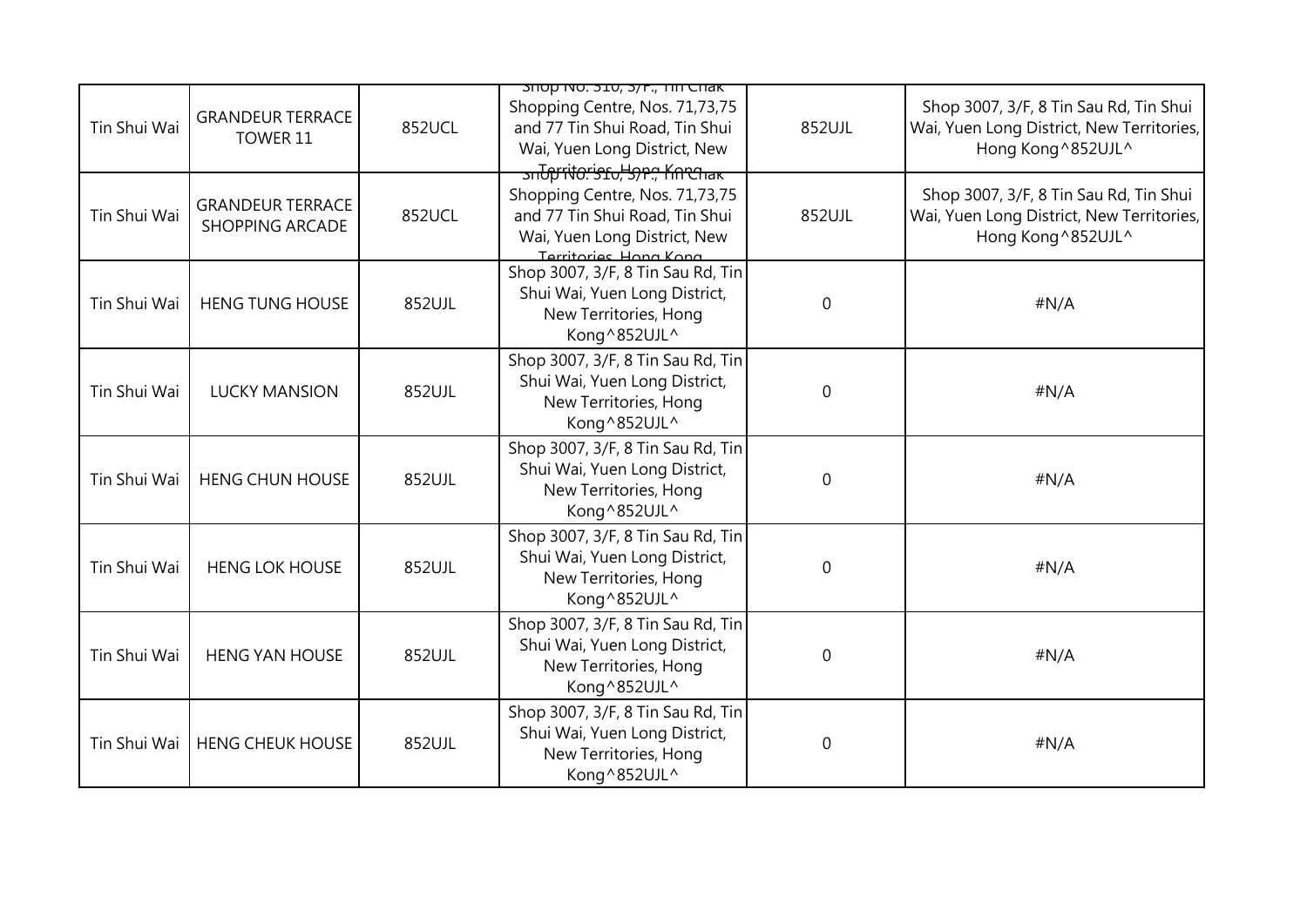| Tin Shui Wai | <b>HENG FU HOUSE</b>                                                   | 852UJL | Shop 3007, 3/F, 8 Tin Sau Rd, Tin<br>Shui Wai, Yuen Long District,<br>New Territories, Hong<br>Kong^852UJL^ | $\mathbf 0$ | #N/A |
|--------------|------------------------------------------------------------------------|--------|-------------------------------------------------------------------------------------------------------------|-------------|------|
| Tin Shui Wai | <b>HENG KWAI HOUSE</b>                                                 | 852UJL | Shop 3007, 3/F, 8 Tin Sau Rd, Tin<br>Shui Wai, Yuen Long District,<br>New Territories, Hong<br>Kong^852UJL^ | $\Omega$    | #N/A |
| Tin Shui Wai | <b>HENG KIN HOUSE</b>                                                  | 852UJL | Shop 3007, 3/F, 8 Tin Sau Rd, Tin<br>Shui Wai, Yuen Long District,<br>New Territories, Hong<br>Kong^852UJL^ | $\mathbf 0$ | #N/A |
| Tin Shui Wai | <b>HENG CHI HOUSE</b>                                                  | 852UJL | Shop 3007, 3/F, 8 Tin Sau Rd, Tin<br>Shui Wai, Yuen Long District,<br>New Territories, Hong<br>Kong^852UJL^ | $\mathbf 0$ | #N/A |
| Tin Shui Wai | <b>SHUN TAK</b><br>FRATERNAL<br><b>ASSOCIATION YUNG</b><br>YAU COLLEGE | 852UJL | Shop 3007, 3/F, 8 Tin Sau Rd, Tin<br>Shui Wai, Yuen Long District,<br>New Territories, Hong<br>Kong^852UJL^ | $\Omega$    | #N/A |
| Tin Shui Wai | <b>HENG LAI HOUSE</b>                                                  | 852UJL | Shop 3007, 3/F, 8 Tin Sau Rd, Tin<br>Shui Wai, Yuen Long District,<br>New Territories, Hong<br>Kong^852UJL^ | $\mathbf 0$ | #N/A |
| Tin Shui Wai | <b>HANG MOON</b><br><b>BUILDING</b>                                    | 852UJL | Shop 3007, 3/F, 8 Tin Sau Rd, Tin<br>Shui Wai, Yuen Long District,<br>New Territories, Hong<br>Kong^852UJL^ | $\mathbf 0$ | #N/A |
| Tin Shui Wai | <b>GLORIOUS BUILDING</b>                                               | 852UJL | Shop 3007, 3/F, 8 Tin Sau Rd, Tin<br>Shui Wai, Yuen Long District,<br>New Territories, Hong<br>Kong^852UJL^ | $\mathbf 0$ | #N/A |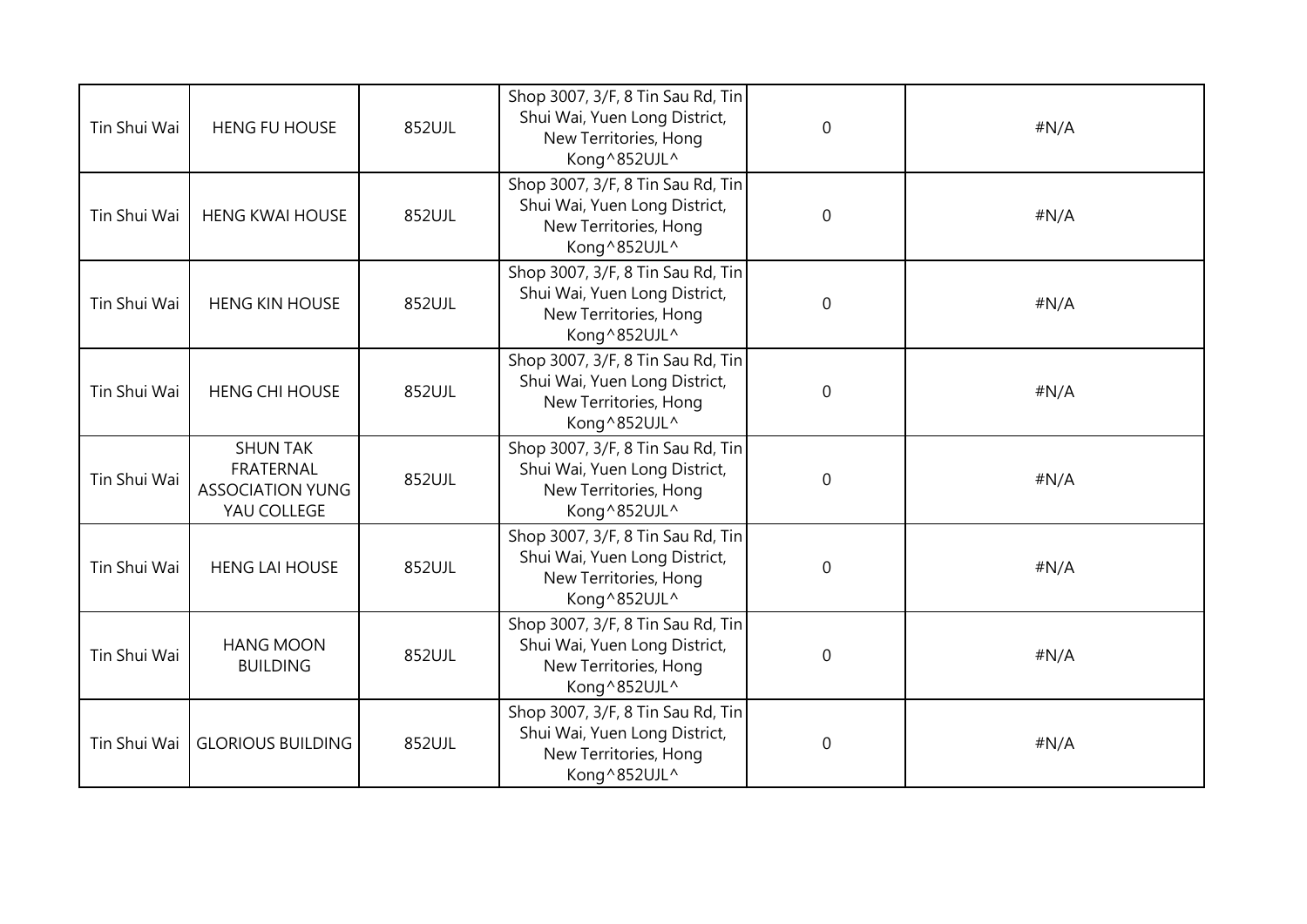| Tin Shui Wai | <b>HENG CHUI HOUSE</b>                                                         | 852UJL | Shop 3007, 3/F, 8 Tin Sau Rd, Tin<br>Shui Wai, Yuen Long District,<br>New Territories, Hong<br>Kong^852UJL^                                                                | $\mathbf 0$      | #N/A |
|--------------|--------------------------------------------------------------------------------|--------|----------------------------------------------------------------------------------------------------------------------------------------------------------------------------|------------------|------|
| Tin Shui Wai | Shun Tak Fraternal<br><b>Association Wu Mien</b><br><b>Tuen Primary School</b> | 852UJL | Shop 3007, 3/F, 8 Tin Sau Rd, Tin<br>Shui Wai, Yuen Long District,<br>New Territories, Hong<br>Kong^852UJL^                                                                | $\mathbf 0$      | #N/A |
| Tin Shui Wai | <b>CHAK SUN HOUSE</b>                                                          | 852UJL | <u> אורט חוז , אל, סער לא היי סטורכ</u><br>Shopping Centre, Nos. 71,73,75<br>and 77 Tin Shui Road, Tin Shui<br>Wai, Yuen Long District, New<br>sntpritoristo, 37P., Knehak | $\mathbf 0$      | #N/A |
| Tin Shui Wai | <b>CHAK SING HOUSE</b>                                                         | 852UJL | Shopping Centre, Nos. 71,73,75<br>and 77 Tin Shui Road, Tin Shui<br>Wai, Yuen Long District, New<br><u>ਤਜਰਿ ਸਿੱਚ: ਤਿਹਾ, ਤਿਸਾਨ ਸਿੰਦਰਸ਼ਿਕਸ</u>                               | $\mathbf 0$      | #N/A |
| Tin Shui Wai | <b>CHAK YUN HOUSE</b>                                                          | 852FKL | Shopping Centre, Nos. 71,73,75<br>and 77 Tin Shui Road, Tin Shui<br>Wai, Yuen Long District, New<br><u>ਤਜਰਿੱਸਿੱਚਿ:'ਤੰਬਰ, ਤਿਸਾਰ ਮਿੰਗਰੇਜਨ </u>                               | $\boldsymbol{0}$ | #N/A |
| Tin Shui Wai | <b>CHAK YU HOUSE</b>                                                           | 852FKL | Shopping Centre, Nos. 71,73,75<br>and 77 Tin Shui Road, Tin Shui<br>Wai, Yuen Long District, New<br>sndpritoristo, 59P., Knrchak                                           | $\mathbf 0$      | #N/A |
| Tin Shui Wai | TIN CHAK SHOPPING<br><b>CENTRE</b>                                             | 852FKL | Shopping Centre, Nos. 71,73,75<br>and 77 Tin Shui Road, Tin Shui<br>Wai, Yuen Long District, New<br>sndpritoristo, 57P., Knehak                                            | $\boldsymbol{0}$ | #N/A |
| Tin Shui Wai | <b>CHAK FAI HOUSE</b>                                                          | 852FKL | Shopping Centre, Nos. 71,73,75<br>and 77 Tin Shui Road, Tin Shui<br>Wai, Yuen Long District, New<br>Territories Hong Kong                                                  | $\boldsymbol{0}$ | #N/A |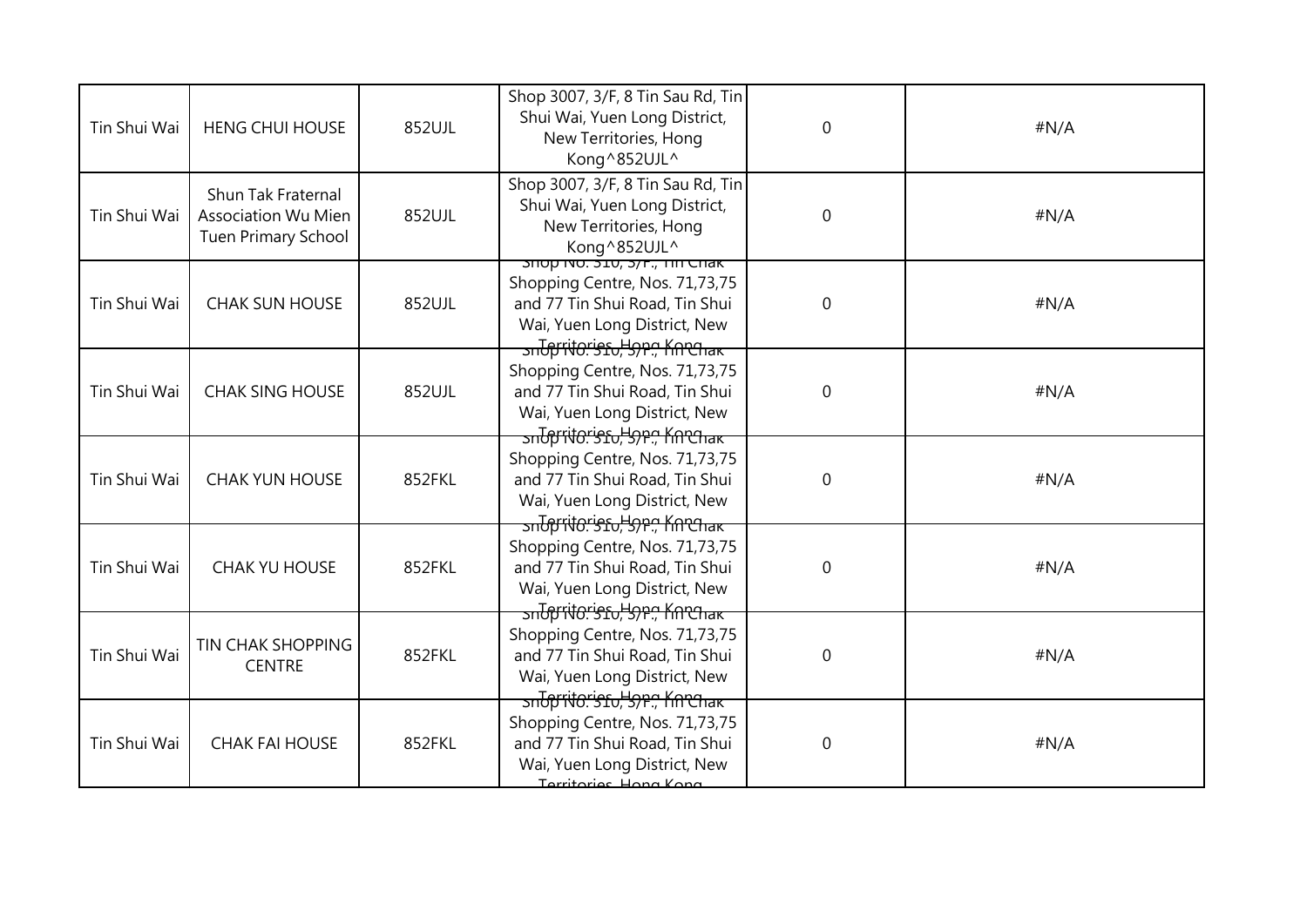|              |                                                                |        | <b>SHOP INO. 310, 3/F., THI CHAK</b>                                                                                                                                        |             |      |
|--------------|----------------------------------------------------------------|--------|-----------------------------------------------------------------------------------------------------------------------------------------------------------------------------|-------------|------|
| Tin Shui Wai | Christian Alliance S.Y.<br>Yeh Memorial Primary<br>School      | 852FKL | Shopping Centre, Nos. 71,73,75<br>and 77 Tin Shui Road, Tin Shui<br>Wai, Yuen Long District, New                                                                            | $\mathbf 0$ | #N/A |
| Tin Shui Wai | Tin Chak Estate<br><b>Ancillary Facilities</b><br><b>Block</b> | 852FKL | <del>sndpritoristo, Sper, Knrenak</del><br>Shopping Centre, Nos. 71,73,75<br>and 77 Tin Shui Road, Tin Shui<br>Wai, Yuen Long District, New<br>sntpritoristo, Sper, Knechak | $\mathbf 0$ | #N/A |
| Tin Shui Wai | YAT WU HOUSE                                                   | 852FKL | Shopping Centre, Nos. 71,73,75<br>and 77 Tin Shui Road, Tin Shui<br>Wai, Yuen Long District, New<br>snopritoristo, 37P., Knehak                                             | $\mathbf 0$ | #N/A |
| Tin Shui Wai | YAT HOI HOUSE                                                  | 852FKL | Shopping Centre, Nos. 71,73,75<br>and 77 Tin Shui Road, Tin Shui<br>Wai, Yuen Long District, New<br><mark>ਤਜਰਿੰਸਿੱਚੀ: ਤਿਹਾ, ਤਿਸਾ, ਸਿਲਾਜਿਗ</mark>                            | $\mathbf 0$ | #N/A |
| Tin Shui Wai | YAT YEUNG HOUSE                                                | 852FKL | Shopping Centre, Nos. 71,73,75<br>and 77 Tin Shui Road, Tin Shui<br>Wai, Yuen Long District, New<br>snopritoristo, 57P., Knrchak                                            | 0           | #N/A |
| Tin Shui Wai | YAT TAM HOUSE                                                  | 852UCL | Shopping Centre, Nos. 71,73,75<br>and 77 Tin Shui Road, Tin Shui<br>Wai, Yuen Long District, New<br>sndpritoristo, 59P., Knrchak                                            | $\mathbf 0$ | #N/A |
| Tin Shui Wai | YAT KONG HOUSE                                                 | 852UCL | Shopping Centre, Nos. 71,73,75<br>and 77 Tin Shui Road, Tin Shui<br>Wai, Yuen Long District, New<br>sntpritoristo, 37P., Knehak                                             | $\mathbf 0$ | #N/A |
| Tin Shui Wai | YAT LONG HOUSE                                                 | 852UCL | Shopping Centre, Nos. 71,73,75<br>and 77 Tin Shui Road, Tin Shui<br>Wai, Yuen Long District, New<br>Territories Hong Kong                                                   | $\pmb{0}$   | #N/A |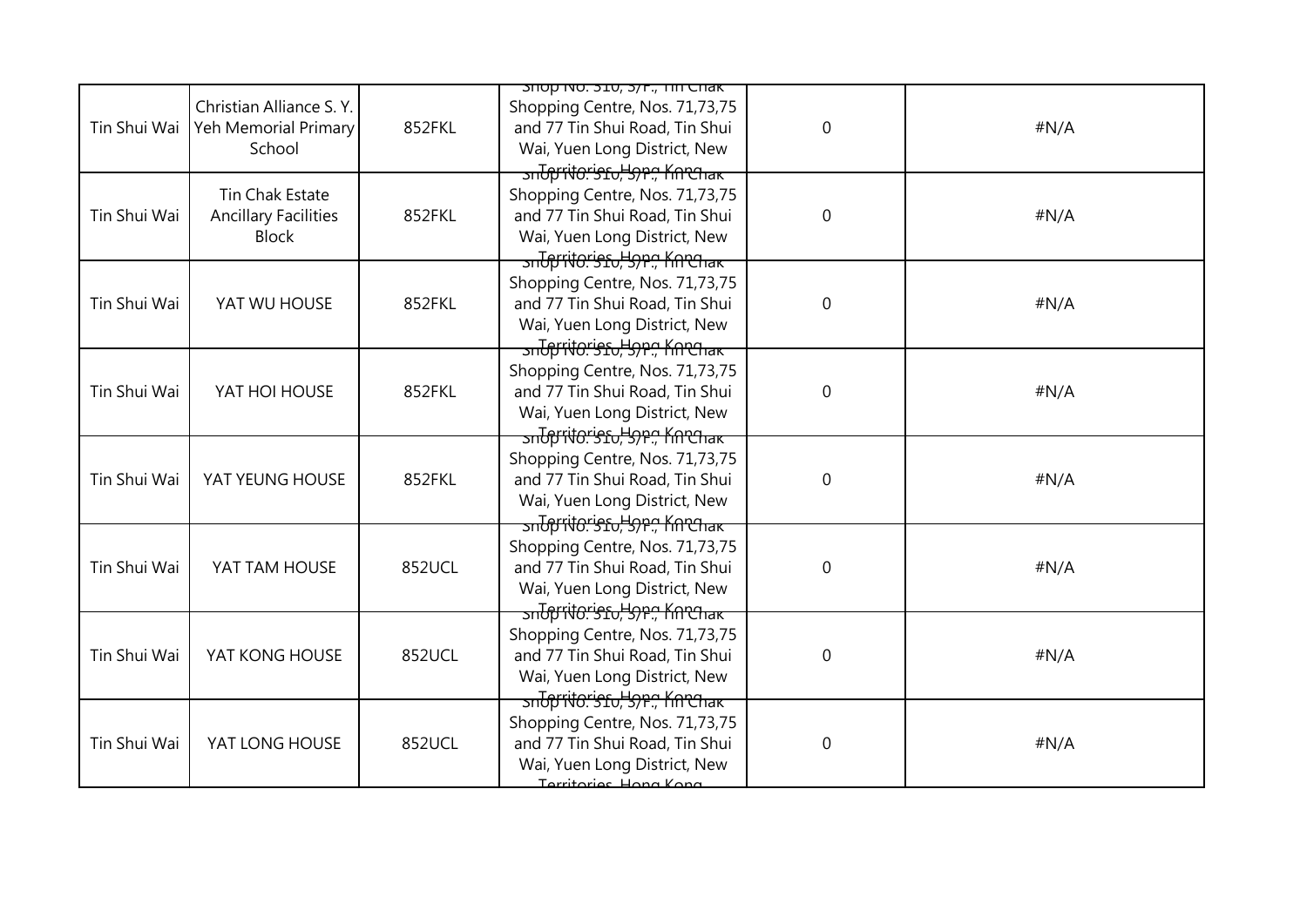|              |                                          |        | <del>אום חוד, ז</del> ל, סבר הספר שטוב                                                                                                                                                         |                |      |
|--------------|------------------------------------------|--------|------------------------------------------------------------------------------------------------------------------------------------------------------------------------------------------------|----------------|------|
| Tin Shui Wai | YAT WAN HOUSE                            | 852UCL | Shopping Centre, Nos. 71,73,75<br>and 77 Tin Shui Road, Tin Shui<br>Wai, Yuen Long District, New                                                                                               | $\mathbf 0$    | #N/A |
| Tin Shui Wai | YAT TO HOUSE                             | 852UCL | <mark>ਤਜਹਿੰਸਾਂਚਿੰਟਾਂਤ£ਹ, ਤਿ)P., Kn ਦੀ ਜ਼ਕ</mark><br>Shopping Centre, Nos. 71,73,75<br>and 77 Tin Shui Road, Tin Shui<br>Wai, Yuen Long District, New<br><del>snUprito:'s1u,'s)P., Knehak</del> | $\mathbf 0$    | #N/A |
| Tin Shui Wai | YAT CHI HOUSE                            | 852UCL | Shopping Centre, Nos. 71,73,75<br>and 77 Tin Shui Road, Tin Shui<br>Wai, Yuen Long District, New<br><u>ਤਜਹਿੰਸਿੰਚਿਨਾਂਤਿ ਇਸ ਦੇ ਸਿੰਦਿੰਜਿਕ ਸ</u>                                                   | $\mathbf 0$    | #N/A |
| Tin Shui Wai | YAT KONG HOUSE                           | 852UCL | Shopping Centre, Nos. 71,73,75<br>and 77 Tin Shui Road, Tin Shui<br>Wai, Yuen Long District, New<br>Territories Hong Kong                                                                      | $\mathbf 0$    | #N/A |
| Tin Shui Wai | <b>CHESTWOOD COURT</b><br><b>BLOCK 6</b> | 852FBL | Shop Nos. 24 & 25, G/F, Tin Shui<br>Shopping Centre, Tin Shui Estate,<br>Tin Shui Wai, New Territories,<br>Hong Kong ^852FBL^                                                                  | $\mathbf 0$    | #N/A |
| Tin Shui Wai | CHESTWOOD COURT<br><b>BLOCK 5</b>        | 852FBL | Shop Nos. 24 & 25, G/F, Tin Shui<br>Shopping Centre, Tin Shui Estate,<br>Tin Shui Wai, New Territories,<br>Hong Kong ^852FBL^                                                                  | $\mathbf 0$    | #N/A |
| Tin Shui Wai | CHESTWOOD COURT<br><b>BLOCK4</b>         | 852FBL | Shop Nos. 24 & 25, G/F, Tin Shui<br>Shopping Centre, Tin Shui Estate,<br>Tin Shui Wai, New Territories,<br>Hong Kong ^852FBL^                                                                  | $\mathbf 0$    | #N/A |
| Tin Shui Wai | CHESTWOOD COURT<br><b>BLOCK3</b>         | 852FBL | Shop Nos. 24 & 25, G/F, Tin Shui<br>Shopping Centre, Tin Shui Estate,<br>Tin Shui Wai, New Territories,<br>Hong Kong ^852FBL^                                                                  | $\overline{0}$ | #N/A |